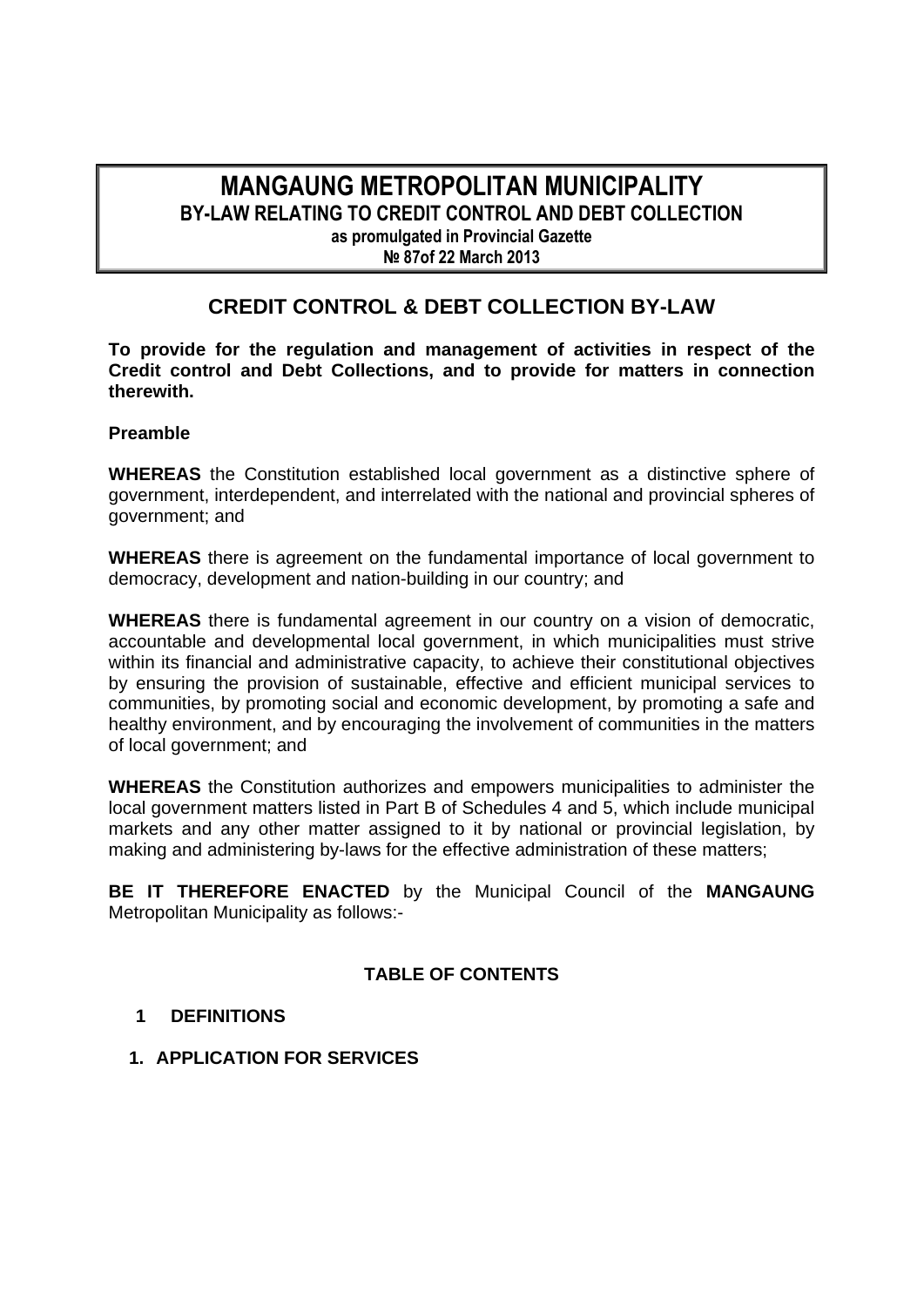- **2. DEPOSITS**
- **3. ACCOUNTS AND BILLING**
- **4. ARRANGEMENTS TO PAY ARREARS**
- **5. RESTRICTION OR DISCONNECTION OF SERVICES**
- **6. RECOVERY OF DEBT**
- **7. RECOVERY OF COSTS**
- **8. ATTACHMENT**
- **9. CLAIM ON RENTAL FOR OUTSTANDING DEBT**
- **10. FULL AND FINAL SETTLEMENT PAYMENTS**
- **11. INDIGENTS**
- **12. DISPUTES**
- **13. UNAUTHORISED RECONNECTION OR TAMPERING**
- **14. DELEGATION**
- **15. OFFENCES AND PENALTIES**
- **16. SHORT TITLE AND COMMENCEMENT**

#### **1. DEFINITIONS**

Unless inconsistent with the context, the following words and phrases shall have the following meanings ascribed to them:-

**"arrears"** means any amount due and payable to the Municipality and not paid by the due date;

**"arrangement"** means a written agreement entered into between the Chief Financial Officer and a debtor where specific arrangements and conditions for the payment of a debt is agreed to;

**"Chief Financial Officer"** means the person appointed by the Municipal Council as such and any officer of the Municipality acting in that capacity;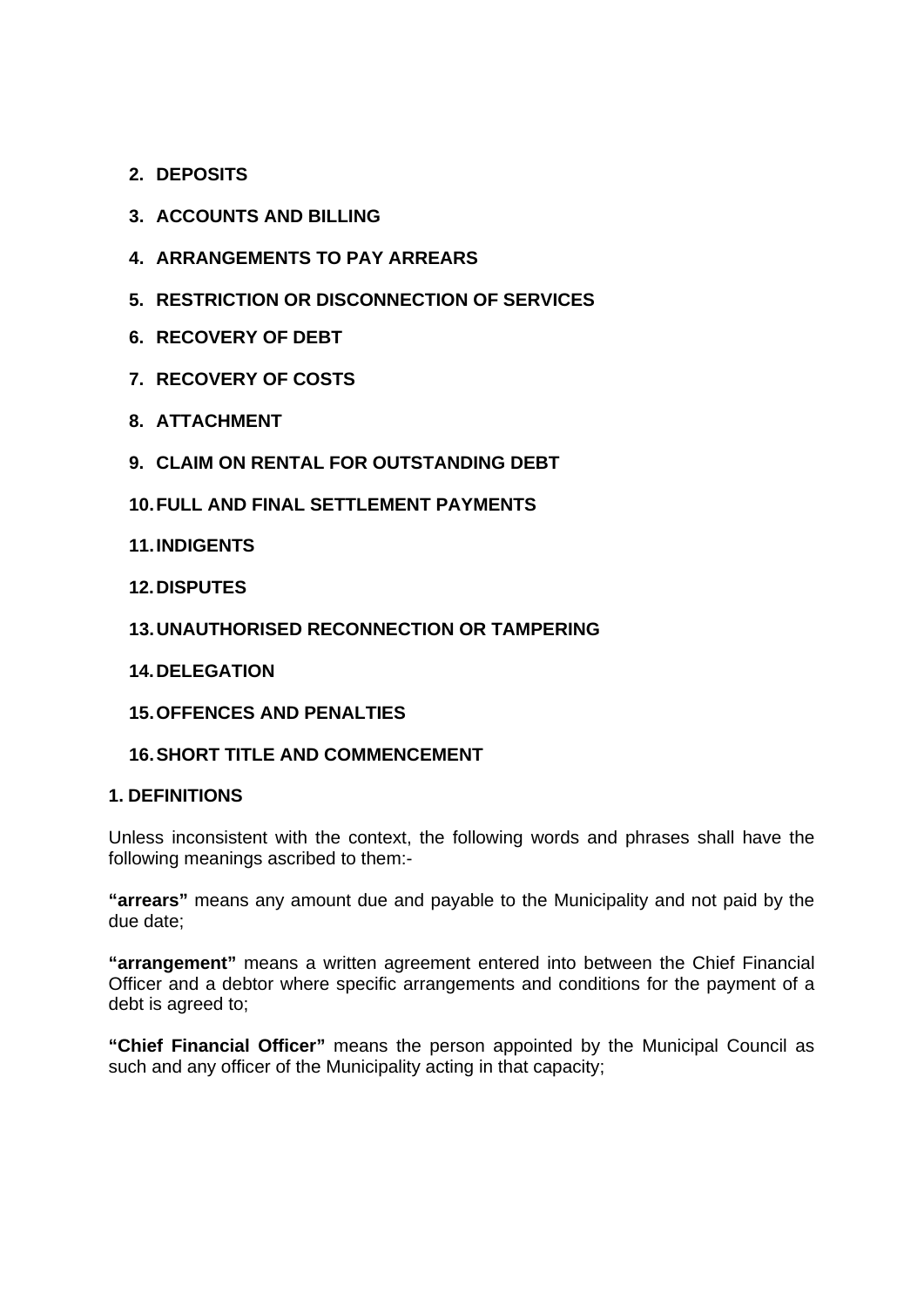**"City Manager"** means the employee appointed as the Municipal Manager in terms of Local Government: Municipal Systems Act No. 7 of 2011 or any other official delegated by him or her and includes, where necessary, any acting Municipal Manager;

**"Council**" means the Municipal Council of the Municipality

**"Credit Control and Debt Collection Policy"** means the Policy provided for in section 96(b) of the Municipal Systems Act and approved by the Municipal Council;

**"debtor"** means, for purposes of these by-laws, any person who owes any amount of money to the Municipality;

**"due date"** means the final date on which a payment, as shown on the debtor's municipal account, is due and payable;

**"interest"** means a charge levied with the same legal priority as service fees and

calculated at a rate determined by Municipality from time to time on all arrears monies;

**"Municipal Finance Management Act"** The Local Government: Municipal Finance Management Act, 2003 (Act 56 of 2003);

**"Municipality"** means the Mangaung Metropolitan Municipality and its legal successors, and when referred to as-

- (i) a legal entity, means Mangaung Metropolitan Municipality as described in section 2 of the Local Government: Municipal Systems Act,2000 (Act No. 32 of 2000); and
- (ii) a geographic area, means the municipal area of the Mangaung Metropolitan Municipality as determined from time to time in terms of the Local Government : Municipal Demarcation Act, 1998 (Act No 27 of 1998);

**"Municipal Structures Act"** means the Local Government: Municipal Structures Act, 1998 (Act 117 of 1998);

"**Systems Act"** means the Local Government: Municipal Systems Act, 2000 (Act 32 of 2000);

**"Owner"** means:

**"Municipal Structures Act"** means the Local Government: Municipal Structures Act, 1998 (Act 117 of 1998);

"**Systems Act"** means the Local Government: Municipal Systems Act, 2000 (Act 32 of 2000);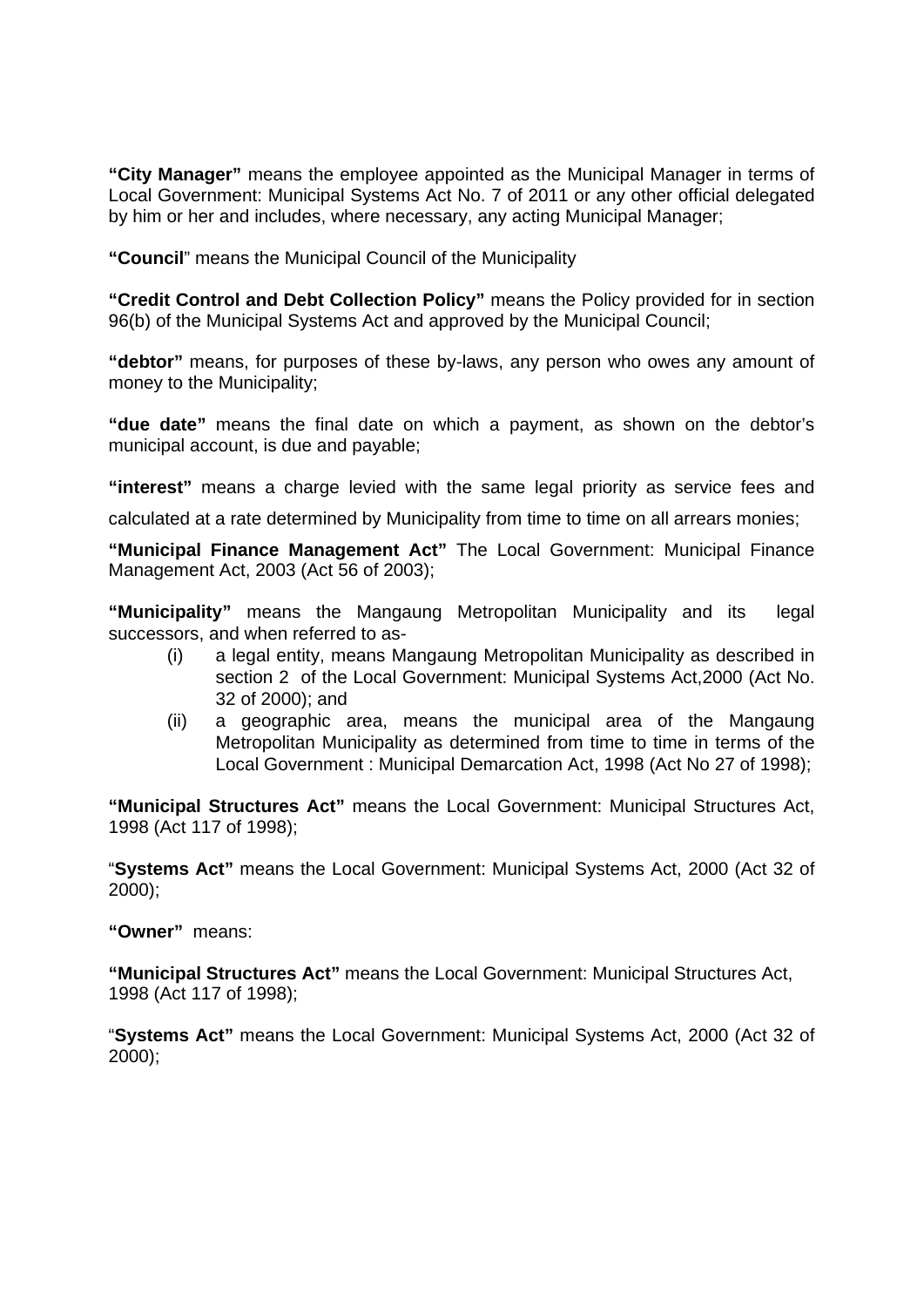#### **"Owner"** means:

- (a) the person in whom from time to time is vested the legal title to property;
- (b) in case where a person in whom the legal title to property is vested is insolvent or dead, or is under any form of legal disability whatsoever, the person in whom the administration and control of such property is vested as curator, executor, administrator, judicial manager, liquidator or other legal representative;
- (c) in any case where the Municipality or its authorised agent is unable to determine the identity of such person, a person who is entitled to the benefit of the use of such property or a building thereon;
- (d) in the case of property for which a lease agreement of 30 years or longer has been entered into, the lessee thereof;
- (e ) any legal person including but not limited to:
	- (i) a company registered in terms of the Companies Act, 1973 (Act 61 of 1973), a trust, a close corporation registered in terms of Close Corporation Act, 1984 (Act 69 of 1984) and a voluntary association
	- (ii) any department of State;
	- (iii) any Council or Board established in terms of any legislation applicable to the Republic of South Africa;
	- (iv) any Embassy or other foreign entity.
- (e) in relation to:
	- (i) A piece of land delineated on a sectional plan registered in terms of Sectional Title Act, 1986 (Act No. 95 of 1986), the developer or the body corporate in respect of common property; or
	- (ii) a section as defined in the Sectional Title Act, 1986 (Act No. 95 of 1986), the person in whose name such section is registered under a sectional title deed and includes the lawfully appointed agent of such person.

Prescribed Service Fee: A service fee laid down by the Municipality for a particular Municipal service;

**"service"** means **"municipal service"** as defined in section 1 of the Systems Act, and includes a function listed in Schedule 4B and 5B of the Constitution of the Republic of South Africa and includes any other service rendered by the Municipality, "**services"**  has a corresponding meaning;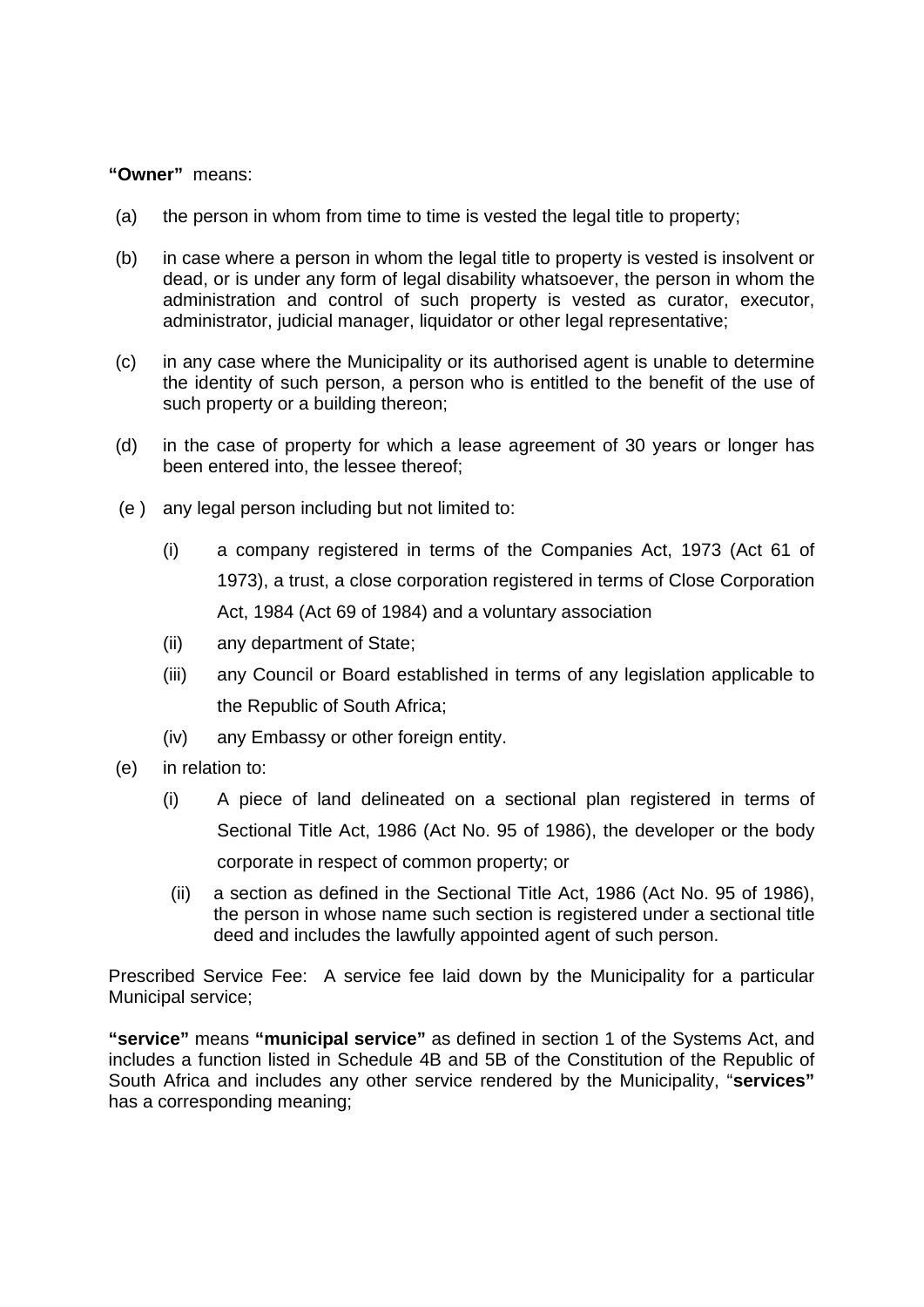**"user"** means a person who has applied for and entered into an agreement with the Municipality for the supply of a service;

### **2. APPLICATION FOR SERVICES**

- (1) Consumers who require a service must enter into a written service agreement with the municipality.
- (2) No services may be supplied until an agreement has been entered into between the Municipality and the user for the supply of a service.
- (3) No new services will be rendered to a property if there are still debts owed to the Municipality relating to the property. All debt relating to a property must be settled in full, or suitable payment arrangements must be made by the owner of the property, before the Municipality will register a new user on the property.

#### **3**. **DEPOSITS**

- (1)The Municipality may require the payment of a deposit when new users sign-on and when existing customers move to a new supply address.
- (2) Failure to pay the deposit required shall result in service not being rendered and the Municipality shall be entitled to terminate all services to properties until such time that the owner or the user , authorised thereto by the owner, has paid the required deposit to the Municipality.
- (3) The Municipality may increase or decrease deposits to suit the particular circumstances.
- (4) No person may consume or make use of municipal services without registering to receive such services.
- (5) If, upon the termination of the agreement for the provision of services, an amount remains due to the Municipality in respect of those services rendered to the user, the Municipality may apply the deposit in payment or part payment of the outstanding amount and refund any balance to the user.

#### **4**. **ACCOUNTS AND BILLING**

- (1) The Municipality may, combine any separate accounts of persons who are liable for payment to the municipality, into one consolidated account
- (2) Accounts are produced in accordance with the meter reading cycles.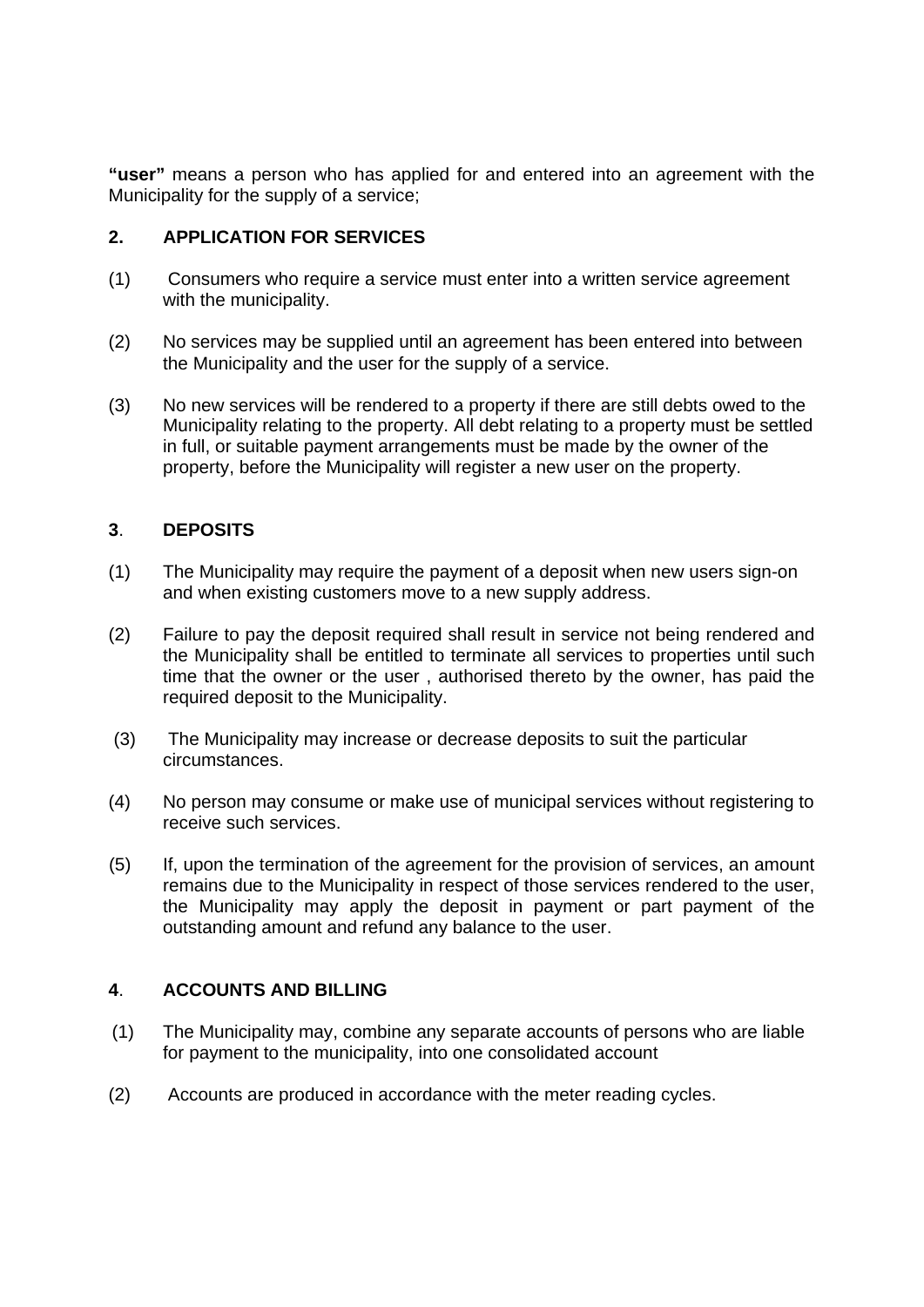- (3) Accounts must be paid on the due date as indicated on the account. Interest on arrears will accrue after due date if the account remains unpaid irrespective of the reason for non-payment.
- (4) The Municipality is entitled to charge interest at rates determined by it from time to time by way of resolution and may furthermore engage in debt collection procedures regardless whether an account was received by a user or not.

## **5. ARRANGEMENTS TO PAY ARREARS**

Arrangements to pay arrears may be allowed by the Chief Financial Officer and the terms applicable for the settlement of arrears will be as set out in the Municipality's Credit Control and Debt Collection Policy

#### **6. RESTRICTION OR DISCONNECTION OF SERVICES**

- (1) The City Manager may restrict or disconnect the supply of any service to the premises of any user in accordance with the stipulations of the Credit Control and Debt Collection Policy, or whenever such user of a service :
	- (a) fails to make payment on the due date;
	- (b) fails to comply with an arrangement;
	- (c) fails to comply with a condition of supply imposed by the Municipality;
	- (d) tampers with any electrical or water connection or reconnects the services after the Municipality restricted the services in terms of this section;
	- (d) tenders a negotiable instrument which is dishonoured by the bank, when presented for payment; or
	- (e) fails to pay a deposit or any increased deposit as may be required.
- (2) The services may be reconnected and restored to full levels only:
	- (a) after the arrear debt, including the costs of disconnection or reconnection , if any, have been paid in full and any other conditions has been complied;
	- (b) after an arrangement with the debtor has been concluded.

#### **7. RECOVERY OF DEBT**

(1) Subject to section 9, City Manager, must, with regards to rates, and may, with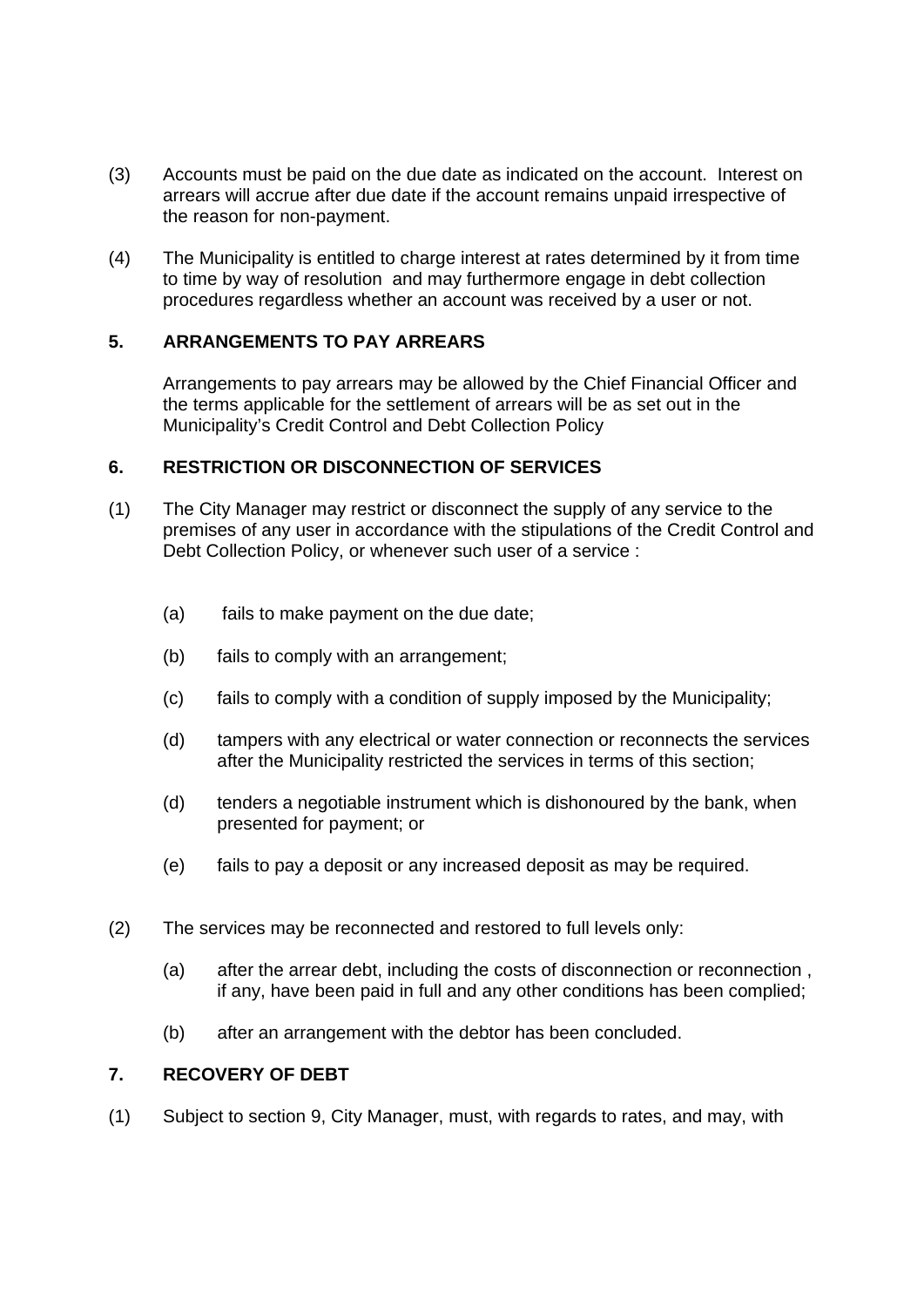regards to other debt-

- (a) by legal action recover any debt from any person; and
- (b) recover debt from any organ of state with due consideration of the provisions of Chapter 3 of the Constitution of the Republic of South Africa, 996, and
- (c) may refer a debtor to third party debt collection agencies and have such debtor placed on the National Credit Rating list.
- (2) With the recovery of debt on municipal housing property, the Municipality is entitled to sell such property by public auction to recover such debt.

## **8. RECOVERY OF COSTS**

- (1) The Municipality may appropriate any payment by a user in any manner it deems fit including firstly to any costs and administration fees, secondly to legal costs due to the Municipality by the user, thirdly to any interest due to the Municipality by the user on any outstanding amount, and thereafter to the outstanding amount
- (2) The Municipality may recover the following costs, in instances where such costs are incurred by or on behalf of the Municipality:
	- (a) costs and administration fees where payments made to the Municipality by negotiable instruments are dishonoured by banks when presented for payment;
	- (b) legal and administration costs, including attorney-and-client costs and tracing fees incurred in the recovery of debts;
	- (c) restriction, disconnection and reconnection fees, where any service has been restricted or disconnected as a result of non-compliance with this Bylaw;
	- (d) any losses the Municipality may suffer as a result of tampering with municipal equipment or meters; and
	- (e) any collection commission incurred.

#### **9. ATTACHMENT**

The Municipality may, in order to recover debt, and as a last resort, approach a competent court for an order to attach a debtor's movable or immovable property.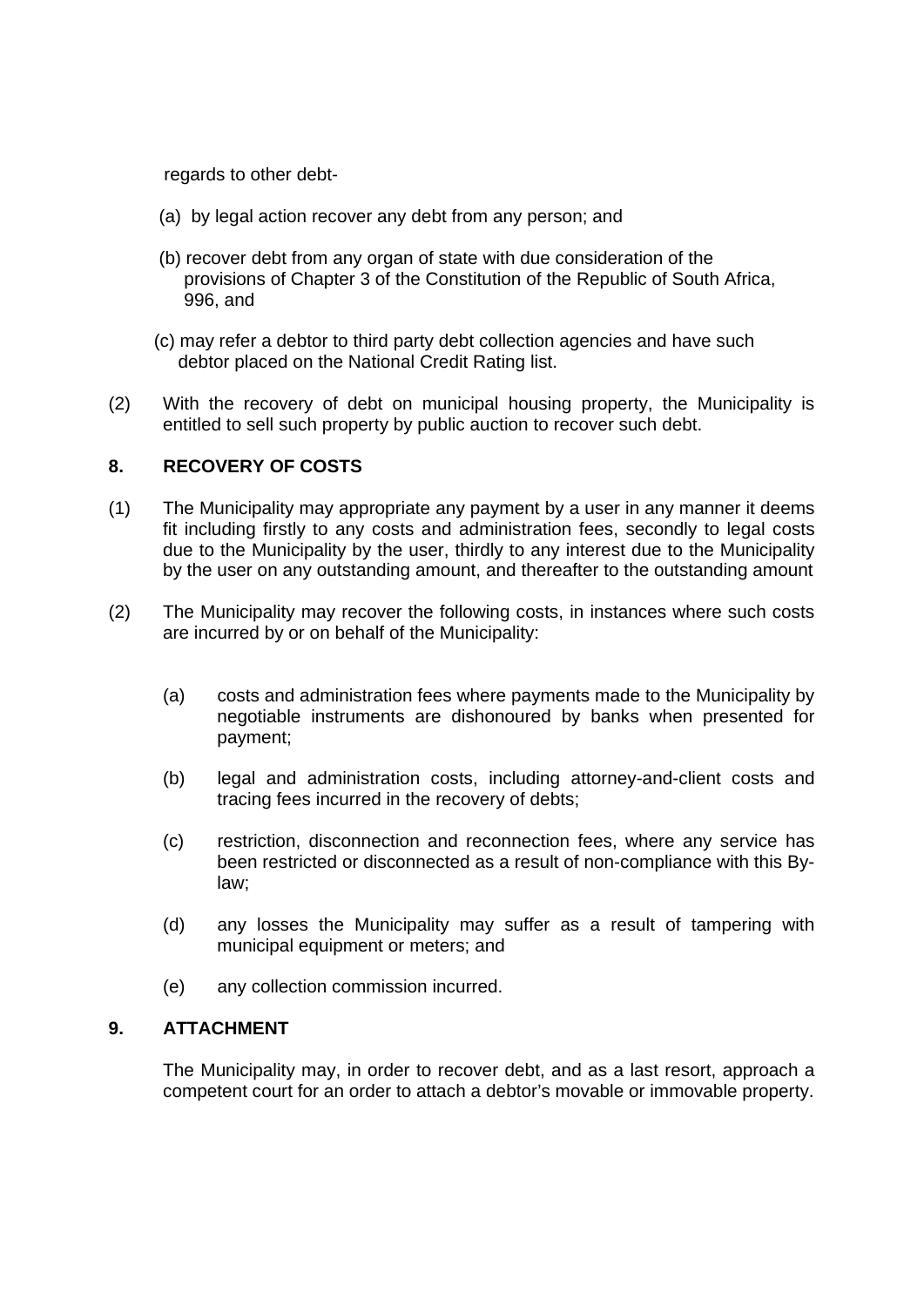## **10. CLAIM ON RENTAL FOR OUTSTANDING DEBT**

The Municipality may, in terms of Section 28, of the Municipal Property Rates Act, No. 6 of 2004, attach any rent, due in respect of any rateable property, to cover in part or in full any amount in respect of outstanding rates after the due date.

#### **11. FULL AND FINAL SETTLEMENT PAYMENTS**

- (1) Any amount tendered in defrayment of a debt will be accepted at any cash receiving office of the Municipality.
- (2) No offer of payment in full and final settlement of a debt, when such amount is less than the outstanding amount, must be accepted, unless confirmed in writing by the City Manager.
- (3) Notwithstanding subsection (2), the payment so offered must nevertheless be credited against the debtor's account, without prejudice to the Municipality's rights.

#### **12. INDIGENTS**

A debtor, who can provide proof of indigence, will be dealt with as prescribed in the Municipality's policy relating to Indigence.

#### **13. DISPUTES**

- (1) Any user disputing an amount owed to the Municipality shall be required to pay all amounts which are not subject to the dispute by the due date.
- (2) Disputes shall be registered and handled as determined in the Credit Control and Debt Collection Policy.

#### **14. UNAUTHORISED RECONNECTION OR TAMPERING**

- (1) No person shall reconnect the water or electricity supply to a property that was restricted or disconnected by the Municipality or tamper with the water or electricity installations of the Municipality;
- (2) The full amount of arrears plus any unauthorised consumption, and any applicable tariffs regarding unauthorised connection or tampering, will be payable prior to reconnection. Should exceptional circumstances exist, adequate payment arrangements may be permitted at the sole discretion of the City Manager or his or her delegate.